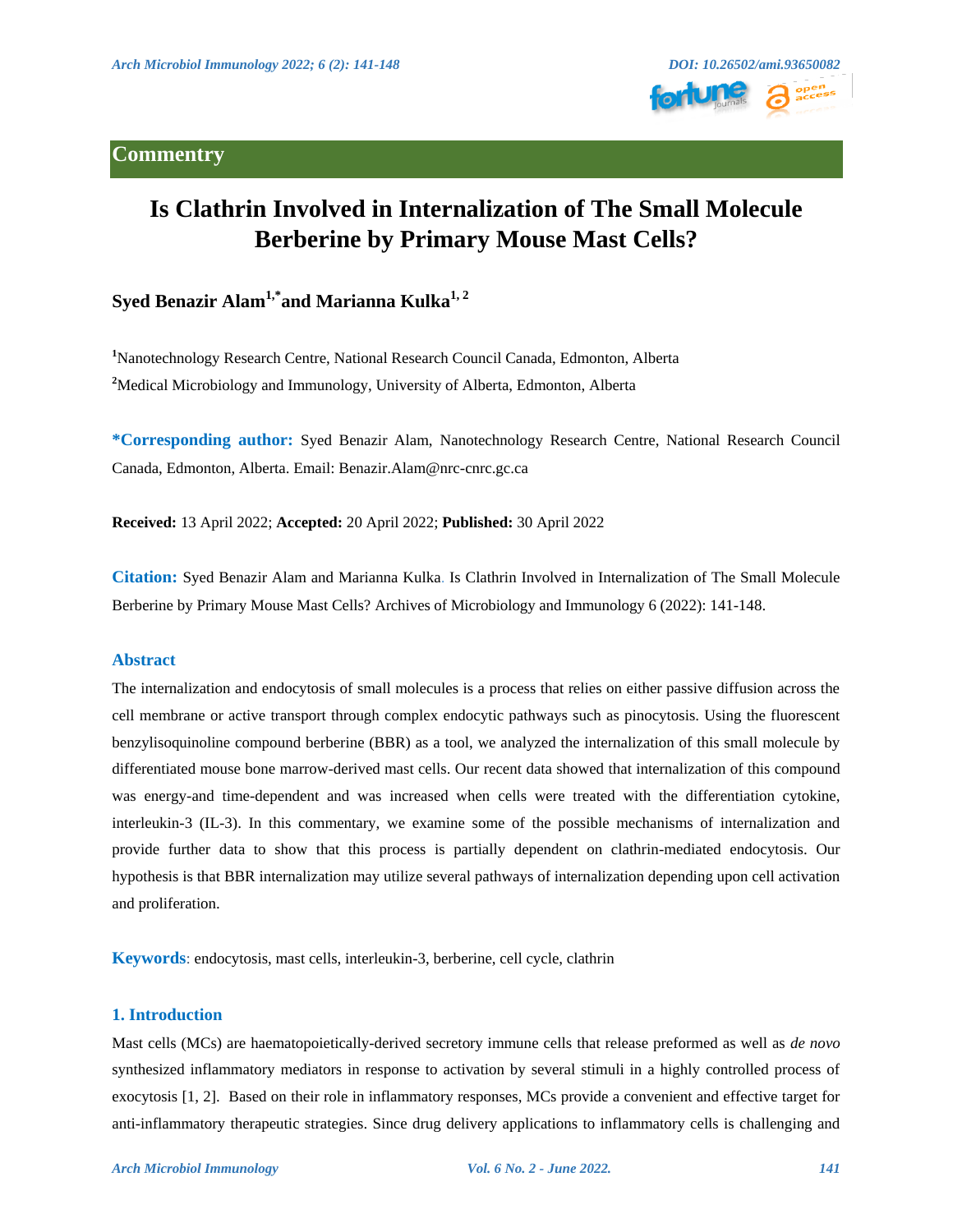depends upon complex endocytic processes, it is imperative to better understand mast cell internalization of inhibitors or therapeutic drugs.

Berberine (BBR), a naturally occurring small 3.7 KDa benzylisoquinoljne compound, is anti-inflammatory, immune regulatory, hypoglycemic, lipid lowering and hepato protective in some *in vitro* and *in vivo* models [3-10]. Particularly in MCs, in addition to being utilized as a cost-effective method for staining MC-heparin [11, 12], it has been shown to have profound anti-inflammatory properties [13]. Despite having multiple pharmacological effects, the underlying molecular mechanism of BBR internalization into cells, especially allergic inflammatory cells such as MCs, has not yet been elucidated. In a recent study, we showed that BBR internalization by terminally differentiated bone marrow derived mouse mast cells (BMMC) was an energy-dependent process [14].

Our results showed that metabolically active BMMC internalized BBR but this internalization was significantly reduced when BMMC were fixed with methanol, suggesting that energy-dependent active transport is required for BBR to cross the cell membrane. By utilizing a variety of inhibitors of the receptor mediated endocytosis pathway, we further showed that BBR is internalized via phosphoinositide 3-kinase (PI3K) activation, a feature of the autophagy-associated endocytic pathway. One of the most unexpected observations of our study was that activation of BMMC by a hematopoietic growth factor, interleukin 3 (IL-3), further facilitated BBR internalization, suggesting that the process was dependent on actively dividing healthy cells. In this commentary, we add further data to suggest that this internalization process is only partially dependent on clathrin-mediated endocytosis and may be dependent upon other endocytic pathways.

### **2. Commentary**

### **2.1 Berberine's endocytosis by BMMC may be partially dependent upon clathrin**

In our recently published study [14], BMMC were treated with BBR for up to 45 hr, resulting in a time-dependent uptake of BBR and we characterized the mechanism of BBR internalization up to 24 hr. In this report, we further characterized the internalization process of BBR after 24 hr, showing significant internalization (Fig. 1A, 1B- upper panel) at 45 hr, but not when the cells have been fixed with methanol (Fig. 1B, lower panel), supporting our initial observations that this internalization process is not a passive process. And similar to our recently published data at 24 hr, internalization of BBR is still inhibited by inhibitors of actin polymerization (latrunculin B and cytochalasin B), phosphoinositide 3-kinase (PI3K, 3-methyladenine) and endolysosomal pH (chloroquine) (Fig. 1C, D) at 45 hr. One of the ways in which compounds can enter cells is through clathrin-dependent endocytic pathways. Chloropromazine, a cationic amphiphilic drug that inhibits the function of one of the key adaptor proteins AP2 in clathrin mediated endocytosis [15], slightly decreases BBR internalization at 24 hr (Fig. 1E, F).

Although this decrease is significantly less (6.8%) than the inhibition of BBR internalization observed when BMMC were pretreated with 3-methyladenine or other endocytic inhibitors (86-91%) for 24 hr [14]. These results suggest that BBR endocytosis might be partially dependent upon clathrin-mediated endocytosis, but that the majority of BBR is entering the cells through a clathrin-independent mechanism such as pinocytosis. It is also possible that BBR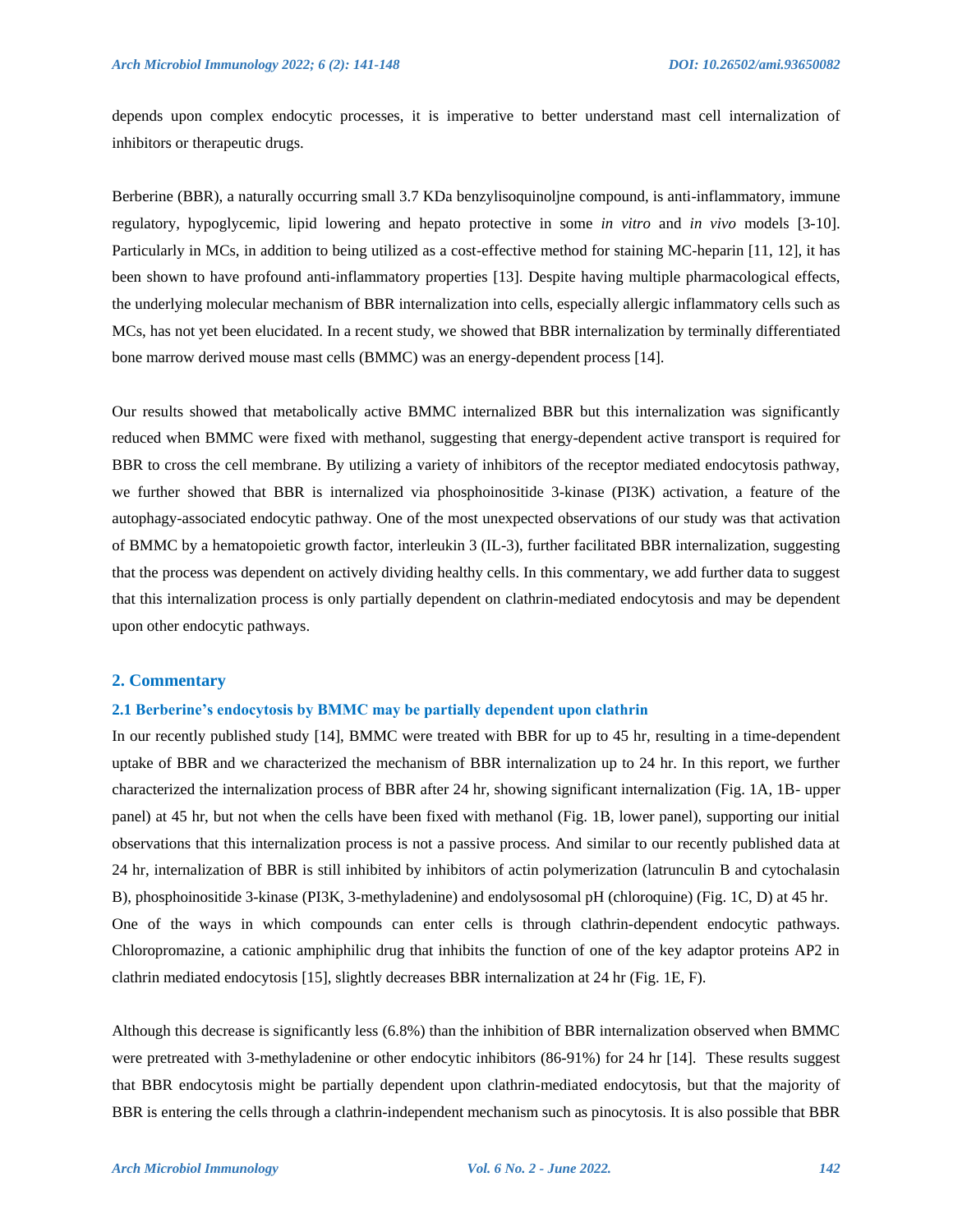(3.7 KDa) endocytosis is dependent on caveolin since other small macromolecules such as insulin (5.8 KDa), albumin (66.5 KDa) and folate receptor (29.8 KDa) follow a similar process of internalization [16, 17]. Caveoles are involved in various receptor-mediated intracellular transport processes including potocytosis, transcytosis and endocytosis. Caveoles are cholesterol rich, hydrophobic membrane domains that are small uncoated plasmalemmal vesicles characterized by the presence of caveolin protein.

Our data shows that that methanol fixation of BMMC substantially reduces BBR internalization [14] even after 45 hr (Fig. 1B-lower panel). Since, methanol fixation extracts cholesterol, the integral structural component of caveole, from the plasma membrane, these results suggest that caveolin might be involved in BBR's endocytosis. Future investigation by utilizing specific sterol binding agents such as filipin or nystatin and detergents such as digitonin that water solubilizes lipids, might shed more light into the involvement of caveole-mediated endocytosis of BBR into BMMC. Caveoles have been shown to play an important role in mast cell biology [18, 19]. *Escherechia coli* enters mast cells using a caveolin-dependent endocytic pathway [20]. This endocytic pathway precludes the possibility of fusion with the endolysosomes where the bacteria can be killed and degraded due to the acidic pH conditions. This is particularly important in the context of immune cells where pathogens can enter and seek refuge from the acidic endolysosomal compartments [21].



**Figure 1: Berberine's endocytosis in BMMC is partially dependent upon clathrin** (A) BMMC fluorescence following treatment (45 hr at  $37^{\circ}$ C) with 1 µg/mL BBR using fluorescence microscopy (Olympus IX2-UCB-2, Japan). (B) Side scatter versus BBR fluorescence dot plots of unfixed or 10% methanol fixed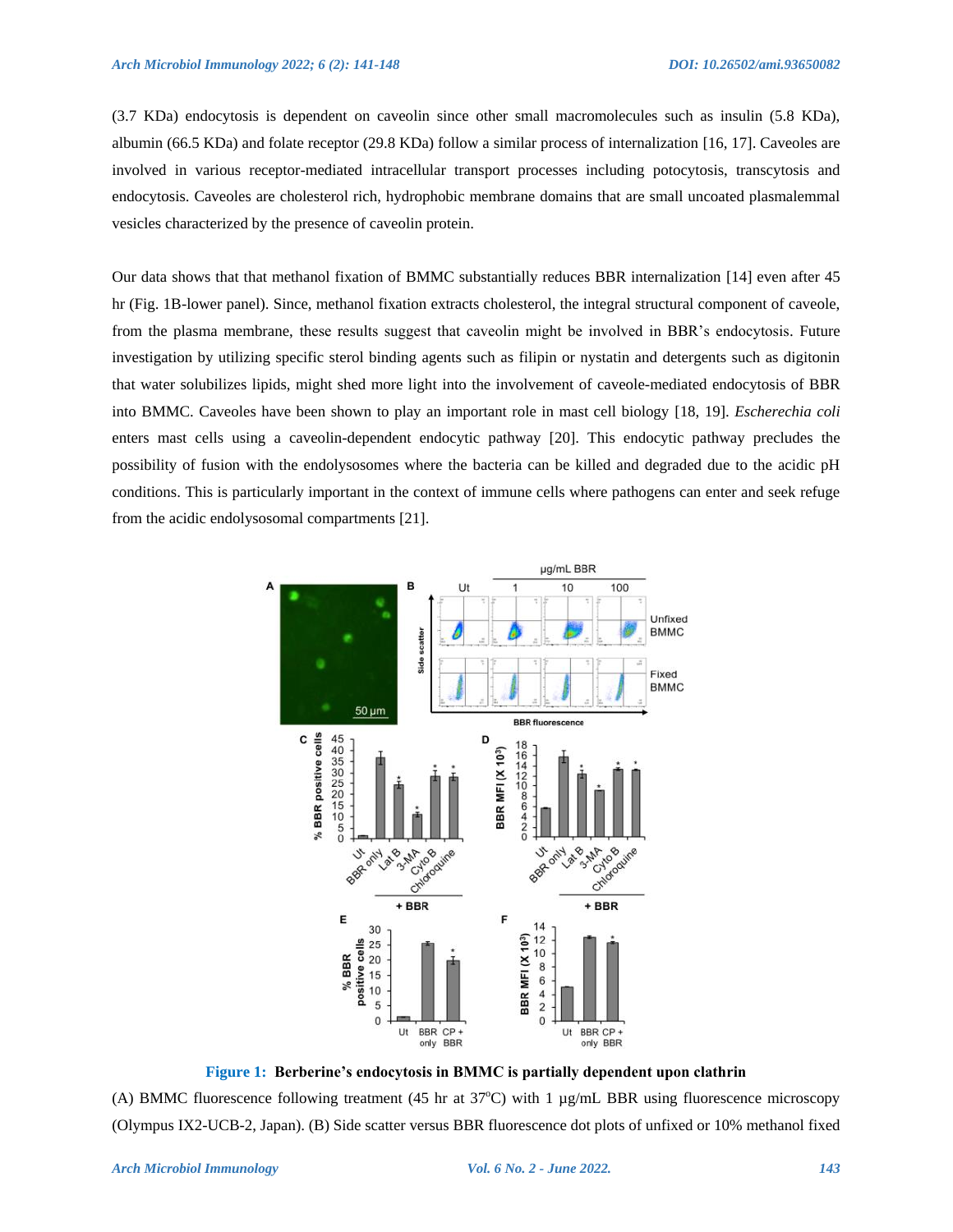BMMC treated with 1-100  $\mu$ g/mL BBR for 45 hr at 37°C. Dot plots for unfixed or fixed BMMCs have been plotted relative to untreated Ut samples of unfixed or fixed BMMC respectively. "Ut" represents BMMC treated with PBS (Unfixed BMMC, upper panel) or 10% methanol (Fixed BMMC, lower panel). (C, D) BMMC were pre-treated with PBS (Ut) or 3  $\mu$ M latrunculin B (Lat B), 600  $\mu$ M 3-methyladenine (3-MA), 0.3  $\mu$ M cytochalasin B (Cyto B) or 20 nM Chloroquine for 1 hr at  $37^{\circ}$ C followed by incubation with 1 µg/mL BBR for 45 at  $37^{\circ}$ C hr. Flow cytometry was conducted to determine (C) % BBR positive cells and mean fluorescence intensity (MFI, D). BMMC were pretreated with PBS (Ut) or 28  $\mu$ M chloropromazine (CP) for 1 hr at 37<sup>o</sup>C followed by incubation with 1  $\mu$ g/mL BBR for 24 hr at 37<sup>o</sup>C and flow cytometry to determine % BBR positive cells (E) and MFI (F). n=3.  $p<0.01$  (\*) is relative to BBR only.

#### **2.2- Does IL-3 potentiate berberine internalization by inducing cell cycle progression of BMMC?**

Our recently published data showed that IL-3, a hematopoietic stem cell differentiation factor, promotes BBR internalization [14] and we hypothesized that this many be dependent upon cell cycle progression. Although never shown directly on BMMC, IL-3 promotes cell cycle progression of C-63 cells [22]. C-63 is a primary erythroid/mast cell factor-dependent cell line developed from murine bone marrow as described by *Wendling et al* [23]. Therefore, it is possible that BBR internalization may be increased as cells enter the cell cycle. The cell cycle plays a key role in endocytosis [24] and our understanding of endocytosis is biased towards actively dividing cells. As constant proliferation is not a physiologically sustainable process, the majority of the cells in an adult human body are not actively proliferating [25] and once a cell reaches full differentiation, it is thought to enter a phase of quiescence.

During differentiation, dividing cells exit the cell cycle either reversibly to become quiescent (G**0** state) or irreversibly to become terminally differentiated. If they become quiescent, they may reach a state of senescence. It is possible that fully differentiated cells such as BMMC have reached a stage of partial quiescence and are therefore less likely to initiate endocytosis and are resistant to drug delivery via active-transport mechanisms. Activating BMMC with a growth factor to promote proliferation could re-engage these endocytic pathways. In our recently published study we found that IL-3 activation of fully differentiated BMMC enhanced BBR endocytosis [14], presumably by inducing a greater number of cells into the proliferative phase of the cell cycle. Proliferating cells progress through interphase and divide during mitosis [26]. In a typical asynchronous proliferating cell culture  $\sim$ 98% of the cells are in interphase while  $\sim$ 0.5-2% cells usually undergo mitosis [27, 28]. Endocytosis primarily occurs during interphase (G**1**, S and G**<sup>2</sup>** phases of the cell cycle), although it might sometimes vary depending upon the cellular context [25].

Since BMMC are end-stage differentiated primary cells, only a small percentage of resting cells are likely to be in the  $S+G<sub>2</sub>/M$  phase at any one time, thus only a small population of cells is likely to be permissive to endocytosis of BBR. Our published data showed that IL-3 stimulation of mature BMMC proliferation augmented BBR endocytosis [14], suggesting that increasing the rate of proliferation, and thus pushing the cells into the proliferative stages of the cell cycle (likely the interphase), promotes BBR endocytosis. We hypothesize that IL-3 stimulation induces a greater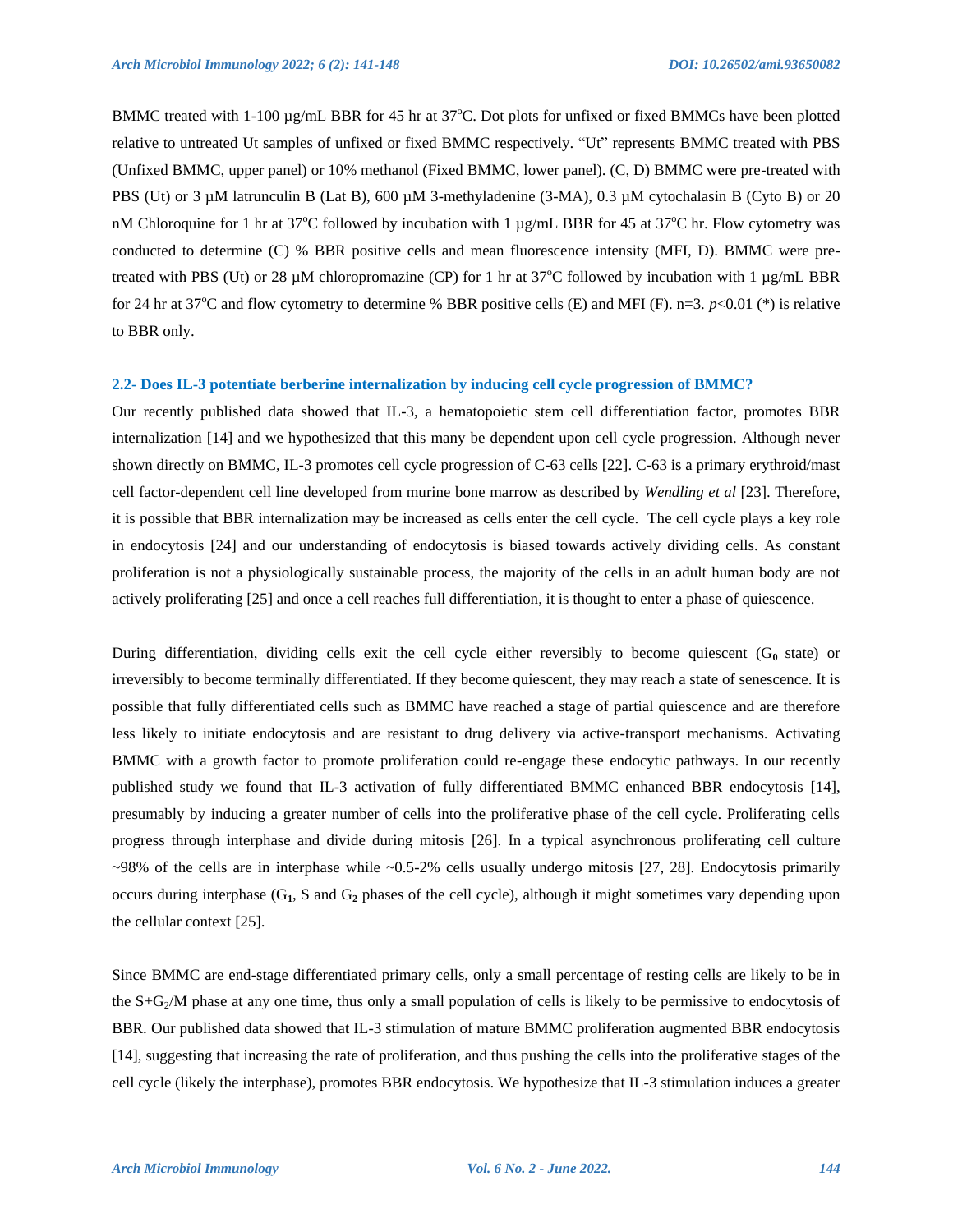proportion of partially quiescent BMMC into the proliferative stages of the cell cycle which are more permissible to active transport mechanisms such as endocytosis.

IL-3 is itself internalized when bound to the IL-3 receptor (IL-3R) via clathrin-dependent endocytosis [29]. Hence, it is possible that BBR uses this process as a Trojan horse to internalize into BMMC. If this is the case, one should expect that the percent BBR positive cells should increase with IL-3 treatment. However, our published data indicated that although BBR internalization increases in a sub-population of cells that likely are pushed into the proliferative stages of the cell cycle, the percentage of cells that had internalized BBR had remained the same [14]. In other words, the same population of cells that had internalized BBR without IL-3 treatment increased their uptake of BBR in response to IL-3 treatment by 24 hr [14].

Moreover, IL-3 was not found to potentiate BBR endocytosis by 3 hr [14]. It suggests that this process takes time and indeed, our data indicates that BBR endocytosis is not immediate and requires at least 4 hr to observe significant internalization (16.3% relative to untreated, Ut with a background BBR fluorescence of 1.17%, Fig. 2). This process is likely to require protein synthesis or structural reorganization within the cell further supporting the observation that this is not an immediate process but requires time. Further analysis of this endocytic pathway is required, using specific knockouts of proteins involved in these processes, to better understand how small molecules such as BBR may be entering and trafficking throughout the intracellular compartments of mast cells.



# **BBR** fluorescence



# **3. Conclusion**

It is likely that internalization of small compounds such as BBR by mast cells is dependent upon several different energy-dependent processes, and relies on a cell's activation status and proliferative stage (Fig. 3). Our preliminary data suggests that internalization may be partially dependent upon clathrin (Fig. 3) and is significantly increased when BMMC is stimulated by a growth factor, IL-3. Further analysis of caveolin-dependent endocytosis or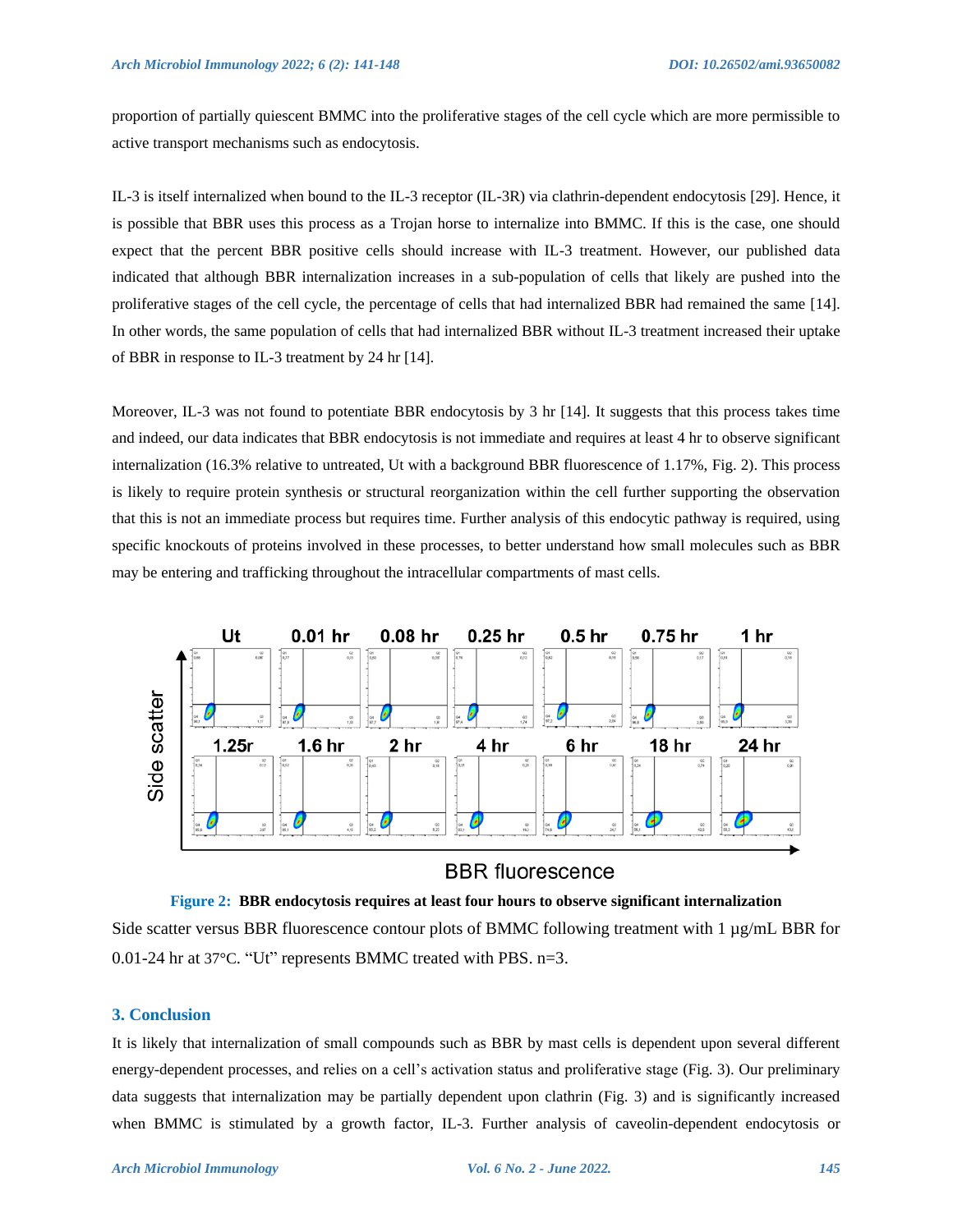#### *Arch Microbiol Immunology 2022; 6 (2): 141-148 DOI: 10.26502/ami.93650082*

pinocytosis may determine whether BBR is internalized using these pathways. A better understanding of these processes may increase our knowledge of how small drug molecules enter mast cells and whether they encounter or escape endolysosomal digestion. Understanding these internalization processes is important since has profound consequences on a drug's bioavailability and effectiveness. These studies will open new avenues for designing celltargeted drug delivery technologies and therapeutics for mast cell disorders such as allergic inflammation.



**Figure 3: Possible endocytic routes of BBR in BMMC**

Our data shows that BBR endocytosis might be partially dependent upon clathrin (1). BBR endocytosis was drastically reduced by the PI3K inhibitor 3-methyladenine, that plays a prominent role in fusion of macropinosomes with the plasma membrane. Hence, we speculate that majority of BBR might utilize a clathrin independent (2) pinocytic pathway to internalize into BMMC (3). Methanol fixation that removes cholesterol, the integral structural component of caveole, substantially reduces BBR internalization into BMMC. Hence, further investigation to unravel the involvement of caveolin (4) in BBR's endocytosis might be interesting. Our data showed that IL-3 treatment significantly enhanced BBR endocytosis in terminally differentiated, partially quiescent BMMC (5). We speculate that IL-3 might also: (5a) activate a specific pinocytic pathway and that in turn enhances BBR endocytosis or (5b) promotes the IL-3 receptor's clathrin-mediated endocytosis that could perhaps be utilized as a trojan horse by BBR to internalize into BMMC or (5c) engage partially quiescent BMMC into the proliferative stages of the cell cycle.

**Abbreviations**- interleukin 3- IL-3, berberine- BBR, bone marrow derived mast cell- BMMC

**Conflict of interest disclosure-** The authors declare no conflict of interest.

**Author contribution-** SBA did the experiments and analyzed data. SBA and MK wrote the manuscript.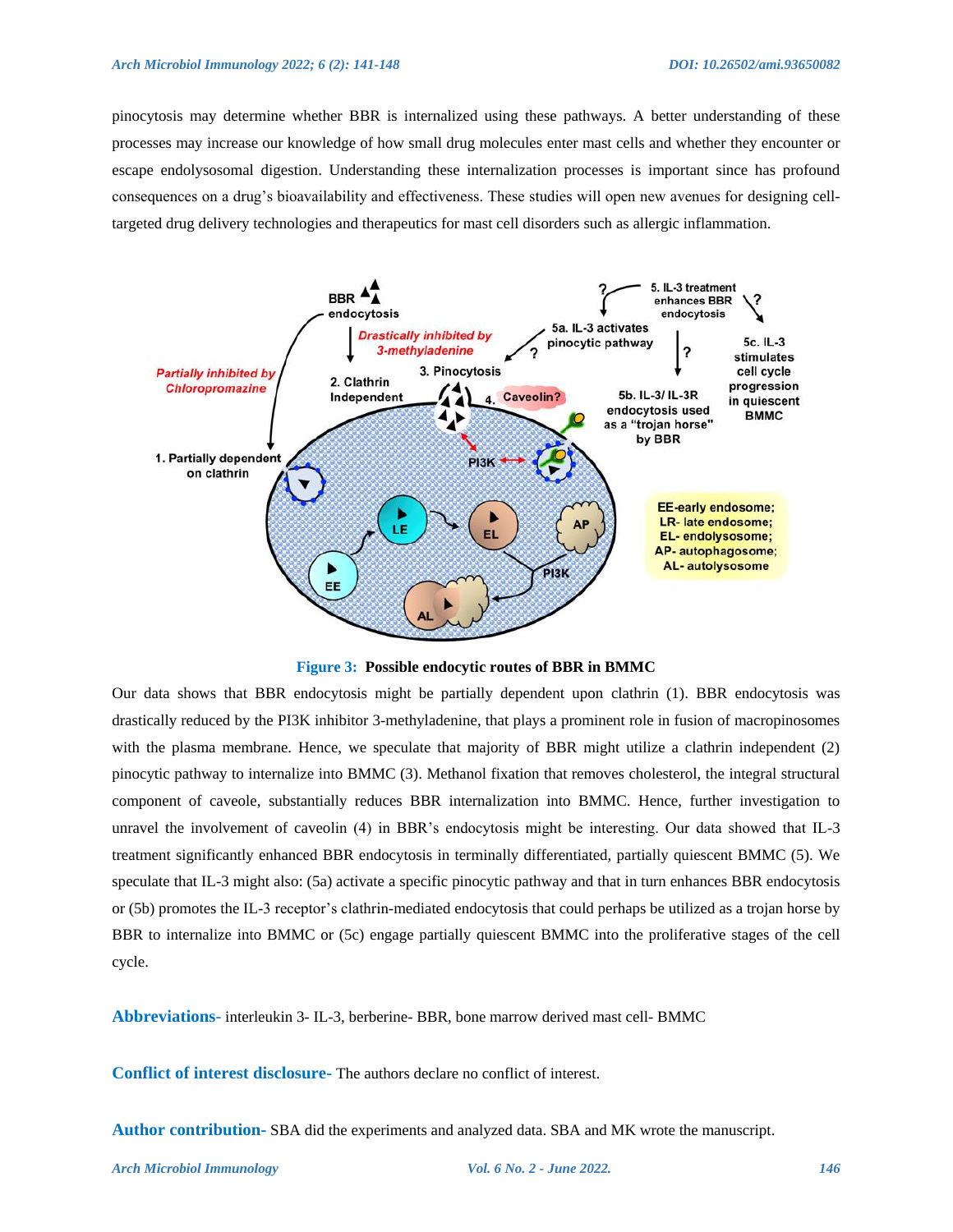## **Acknowledgements**

We thank Narcy Arizmendi, Feng Wang and Ashley Wagner for their technical support.

### **Funding**

This work was funded by the National Research Council Canada.

### **References**

1. Sanchez E, et al. *Syntaxin 3, but not syntaxin 4, is required for mast cell-regulated exocytosis, where it plays a primary role mediating compound exocytosis.* J Biol Chem 294 (2019): p. 3012-3023.

2. Krystel-Whittemore M, KN Dileepan and JG Wood. *Mast Cell: A Multi-Functional Master Cell.* Front Immunol 6 (2015): p. 620.

3. Pirillo A. and AL Catapano. *Berberine, a plant alkaloid with lipid- and glucose-lowering properties: From in vitro evidence to clinical studies.* Atherosclerosis 243 (2015): p. 449-61.

4. Zhang H, et al. *Berberine lowers blood glucose in type 2 diabetes mellitus patients through increasing insulin receptor expression.* Metabolism 59 (2010): p. 285-92.

5. Li X, et al. *Berberine hydrochloride IL-8 dependently inhibits invasion and IL-8-independently promotes cell apoptosis in MDA-MB-231 cells.* Oncol Rep 32 (2014): p. 2777-88.

6. Li Z, et al. *Antioxidant and Anti-Inflammatory Activities of Berberine in the Treatment of Diabetes Mellitus.* Evidence-Based Complementary and Alternative Medicine (2014): p. 289264.

7. Zhang Y, et al. *Berberine hydrochloride prevents postsurgery intestinal adhesion and inflammation in rats.* J Pharmacol Exp Ther 349 (2014): p. 417-26.

8. Wang Y, et al. *Berberine inhibits free fatty acid and LPS-induced inflammation via modulating ER stress response in macrophages and hepatocytes.* PLoS One 15 (2020): p. e0232630.

9. Habtemariam S. *Berberine and inflammatory bowel disease: A concise review.* Pharmacol Res 113 (2016): p. 592-599.

10. Wang Q, et al. *Effect of berberine on proinflammatory cytokine production by ARPE-19 cells following stimulation with tumor necrosis factor-α.* Invest Ophthalmol Vis Sci 53 (2012): p. 2395-402.

11. Enerbäck L, et al. *Quantitation of mast cell heparin by flow cytofluorometry.* J Histochem Cytochem 24 (1976): p. 1231-8.

12. Enerbäck L. *Berberine sulphate binding to mast cell polyanions: A cytofluorometric method for the quantitation of heparin.* Histochemistry 42 (1974): p. 301-313.

13. Zou K, et al. *Advances in the study of berberine and its derivatives: a focus on anti-inflammatory and antitumor effects in the digestive system.* Acta Pharmacologica Sinica 38 (2017): p. 157-167.

14. Alam SB and M Kulka. *Internalization of benzylisoquinoline alkaloids by resting and activated bone marrow-derived mast cells utilizes energy-dependent mechanisms.* Inflamm Res (2022).

15. Wang LH, KG Rothberg and RG Anderson. *Mis-assembly of clathrin lattices on endosomes reveals a regulatory switch for coated pit formation.* J Cell Biol 123 (1993): p. 1107-17.